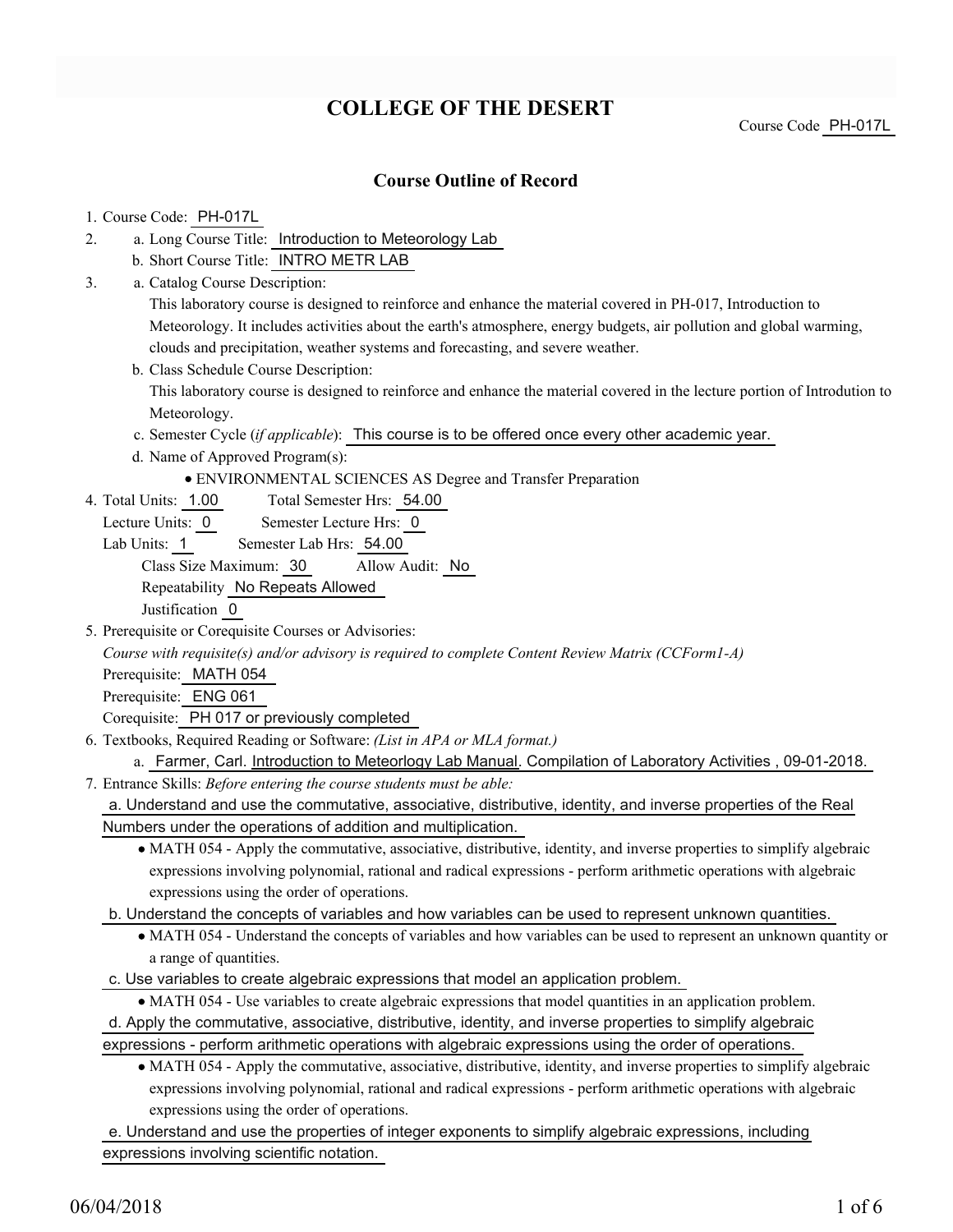MATH 054 - Use the properties of integer exponents to simplify algebraic expressions, including expressions involving scientific notation.

f. Use variables with the algebraic method to create algebraic equations or inequalities that model an application problem.

MATH 054 - Employ variables to create algebraic equations or inequalities that model an application problem.

### g. Understand square roots and solve square root equations.

MATH 054 - Interpret square roots and solve square root equations.

h. Understand the Cartesian coordinate system and use it to graph linear equations by plotting points.

MATH 054 - Convert between the geometric (Cartesian) and algebraic representations of a linear relation in two variables. Make use of point-slope and slope intercept forms.

### i. Understand the meaning of the slope of a line and find an equation for a line using general forms including point-slope and slope intercept.

MATH 054 - Convert between the geometric (Cartesian) and algebraic representations of a linear relation in two variables. Make use of point-slope and slope intercept forms.

j. Understand and use basic formulas from geometry including perimeter, area, and volume.

MATH 054 - Use basic formulas from geometry to find perimeter, area and volume of basic figures.

k.

Use dimensional analysis appropriately in applications

MATH 054 - Use dimensional analysis appropriately in applications.

l. Demonstrate an awareness of the various textbook formats and writing styles.

- ENG 061 Recognize features of style such as purpose, audience and tone integrate these elements into academic and professional writing.
- ENG 061 Utilize a handbook to properly cite and document source material in MLA format.

m. Effectively use source material to serve as examples and explanations to develop focused and relevant topics.

ENG 061 - Demonstrate the ability to use research skills including library resources such as books, periodicals, electronic databases and online resources such as the internet.

n. Adequately negotiate a library to find a variety of source material for research including: 1) periodicals; 2) books; 3) electronic data bases; and 4) on-line sources.

ENG 061 - Demonstrate the ability to use research skills including library resources such as books, periodicals, electronic databases and online resources such as the internet.

o.

State Newton's three laws of motion and give examples or each.

- PH 017 State Newton's three laws of motion and give examples or each.
- p.

Name the important forces affecting the behavior of the air.

PH 017 - Name the important forces affecting the behavior of the air.

q.

Provide examples of atmospheric circulations on five different scales of size and time.

PH 017 - Provide examples of atmospheric circulations on five different scales of size and time.

### r.

Explain the concepts of temperature, pressure, density, and phase change in terms of the molecular model and/or kinetic theory of gases.

PH 017 - Explain the concepts of temperature, pressure, density, and phase change in terms of the molecular model and/or kinetic theory of gases.

s.

Describe the interaction of the different scales of atmospheric circulation.

PH 017 - Describe the interaction of the different scales of atmospheric circulation.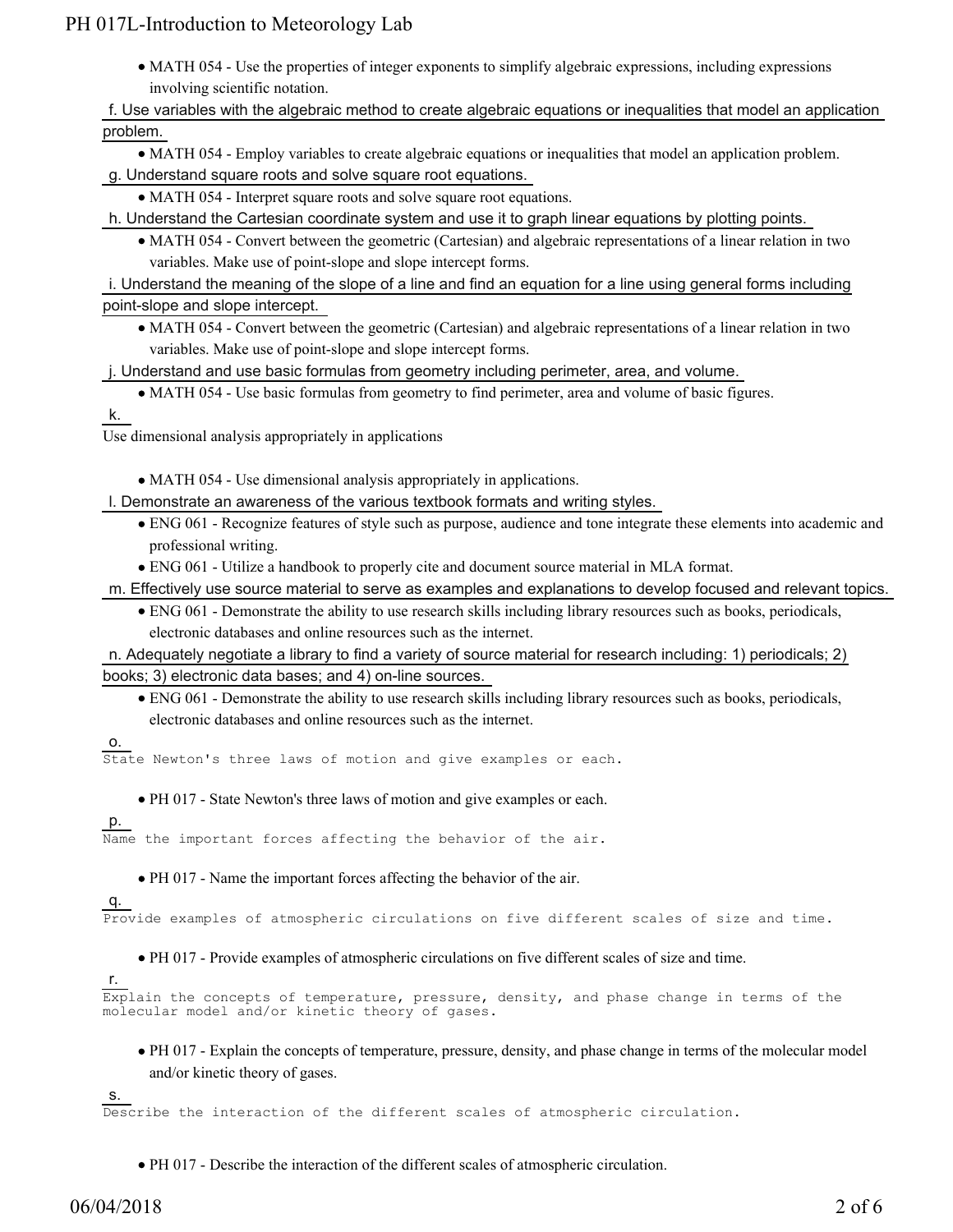### 8. Course Content and Scope:

### Lecture:

### Laboratory Course

Lab: *(if the "Lab Hours" is greater than zero this is required)*

- 1. Surface Weather Observations
- 2. Temperature Structure of the Lower Atmosphere
- 3. Radiative Energy Transfer
- 4. The Greenhouse Effect
- 5. Humidity Variables
- 6. Thermodynamic Diagrams
- 7. Static Stability and Clouds
- 8. Freezing of Water: Ice Nucleation
- 9. Interpreting Weather-Satellite Images
- 10. Force Balance and Atmospheric Motion
- 11. Frontal Disturbances Part I: Surface Charts
- 12. Frontal Disturbances Part II: The Jet Stream and Surface Weather

9. Course Student Learning Outcomes:

1. Use various representations including words, graphs, drawings, and equations to describe phenomena associated with the atmosphere.

2. Analyze meteorological patterns and make predictions of future weather.

3. Describe the composition of the atmosphere and the atmospheric energy budget and how both are affected by human activity.

4.

Sketch typical flow patterns for several meteorological phenomena, e.g., land and sea breezes, lee waves, Hadley circulation, etc., and describe the factors and forces important in their formation.

10. Course Objectives: Upon completion of this course, students will be able to:

## **Part I.**

b. Interpret weather observations on a weather map

c. Employ a model to explain a variety of daily weather events.

d. Describe, using words and /or diagrams, a model for conceptualizing matter as an assemblage of atoms and molecules.

e. Name the five most common gases in the earth's atmosphere and their approximate concentrations.

f. Explain how ozone is created and destroyed in the atmosphere, the role of humans, in these processes, and some of the consequences of ozone pollution and depletion.

g. Name five major layers of the atmosphere, their approximate altitudes, and some identifying features of each layer.

h. Compare and contrast the concepts of energy, heat, and temperature.

i. Explain why the amount of incoming solar radiation varies with latitude, time of day and time of year.

j. Explain how an object's reflectivity and specific heat affect the rate at which it may change temperature.

k. Calculate an energy budget, given values for various energy fluxes.

## **Part II.**

m. Describe the roles played by winds, atmospheric stability, and topography in the dispersal of air pollutants.

n. Utilize energy budget relations to trace the potential of greenhouse gases bringing about global temperature change.

o. Describe examples of how an enhanced greenhouse effect can lead to changes in other atmospheric variables.

p. List observational evidence in support of and in opposition to the hypothesis of global warming, pointing out limitations or uncertainties in such evidence

q. Describe potential impacts of global warming on the earth's geography and on human activities.

**Part III.**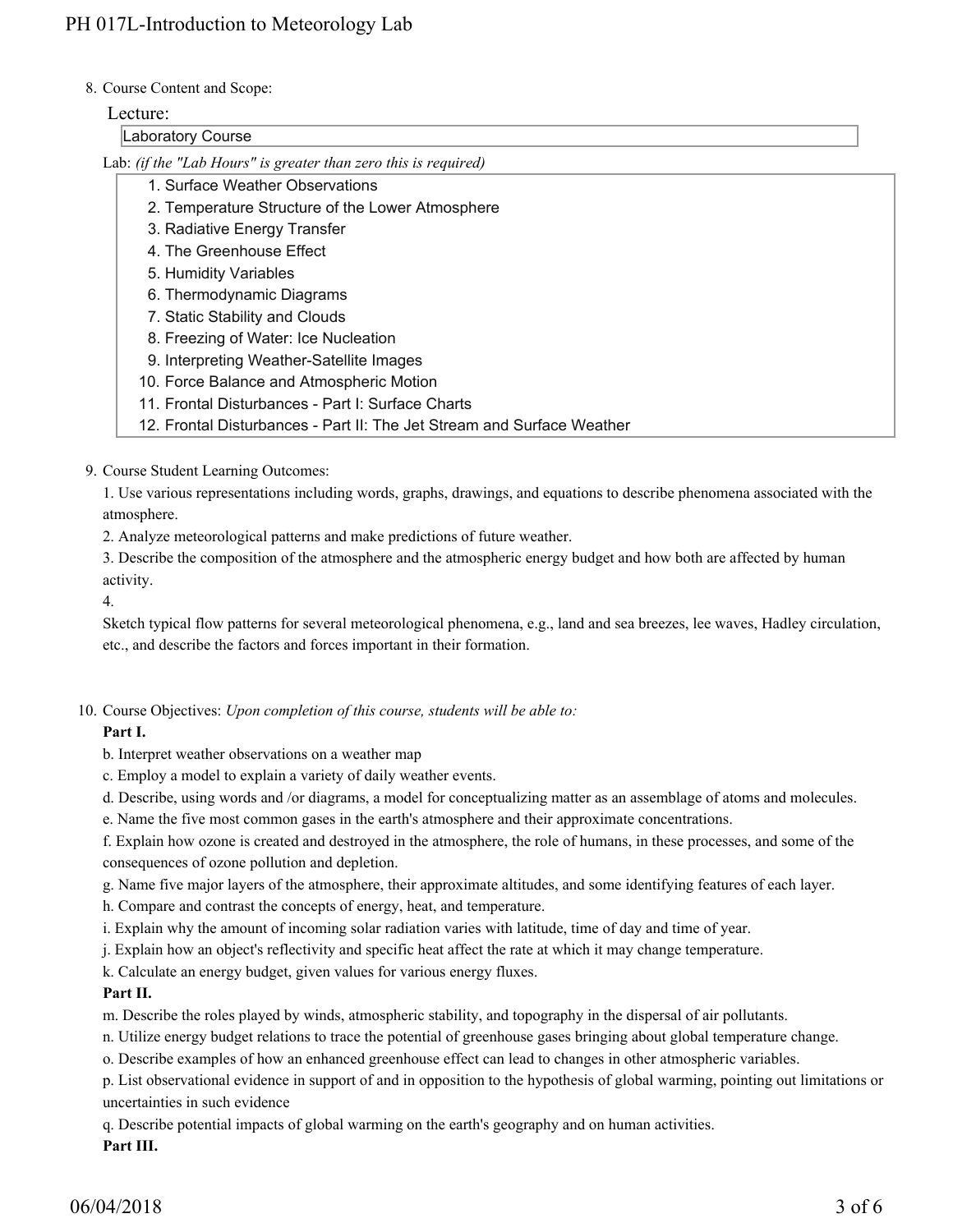s. Define equilibrium and explain how the amount of water vapor at equilibrium varies with temperature.

t. Compare five different methods used to describe the amount of water vapor in the air and identify the instruments by which the measurements are made.

- u. Describe how humidity varies diurnally, annually, and by location, and discuss its impact on human health.
- v. Explain the roles played by atmospheric particles in the formation and growth of cloud particles.
- w. Identify clouds from each of the major cloud groups and describe how they form.
- x. Distinguish between stable and unstable clouds.
- y. Interpret atmospheric soundings to identify stable layers, unstable layers, inversions, and clouds.
- z. Apply thermodynamic diagrams to solve a variety of problems in atmospheric thermodynamics.
- aa. Describe two processes why which precipitation forms.
- ab. Explain how different types of precipitation form.

### **Part IV.**

ad. Define geostrophic balance and draw a force diagram to illustrate it.

- ae. Explain how temperature patterns determine upper level pressure patterns.
- af. Explain the relationship between fronts and jet streams.
- ag. Identify warm and cold air advection in a layer through vertical changes in horizontal wind direction.
- ah. Identify different air mass source regions.
- ai. Classify air masses on weather maps and by their radiosonde soundings.
- aj. Locate and label fronts according to their type on a weather map.
- ak. Describe typical weather conditions that accompany different types of air masses and fronts.

al. Identify examples of divergence and vorticity in wind flow patterns and describe how cyclone development is related to these patterns and other factors.

am. Describe, compare, and contrast several basic forecasting methods.

- an. Utilize forecasting methods to make forecasts of weather map features and local weather.
- ao. Interpret a computer weather forecast correctly.

### **Part V.**

aq. Sketch typical flow patterns for several meteorological phenomena, e.g., land and sea breezes, lee waves, Hadley circulation, etc., and describe the factors and forces important in their formation.

ar. Describe the ENSO cycle, including El Nino and La Nina events.

as. Sketch the stages in the development of a typical thunderstorm, showing wind flow patterns, temperatures, and precipitation.

at. Describe conditions under which tornadoes form.

au. Name the conditions required for a hurricane to form.

av. Locate on a map the regions of frequent hurricane formation and their path.

aw. Sketch a cross section of a hurricane, indicating all structural components and general patterns of wind flow, air pressure, temperature, clouds, and precipitation.

ax. Identify techniques used in hurricane forecasting, how accurate they are, and the prospects of improving their accuracy.

Methods of Instruction: *(Integration: Elements should validate parallel course outline elements)* 11.

- a. Activity
- b. Experiential
- c. Laboratory

Other Methods:

a. Lectures, presentations, visual aids b. In class demonstrations (hands-on and computer based) c. Videos

12. Assignments: (List samples of specific activities/assignments students are expected to complete both in and outside of class.) In Class Hours: 18.00

Outside Class Hours: 0

### a. In-class Assignments

Complete Assigned Laboratory exercises Keep laboratory results in log book to be submitted for grading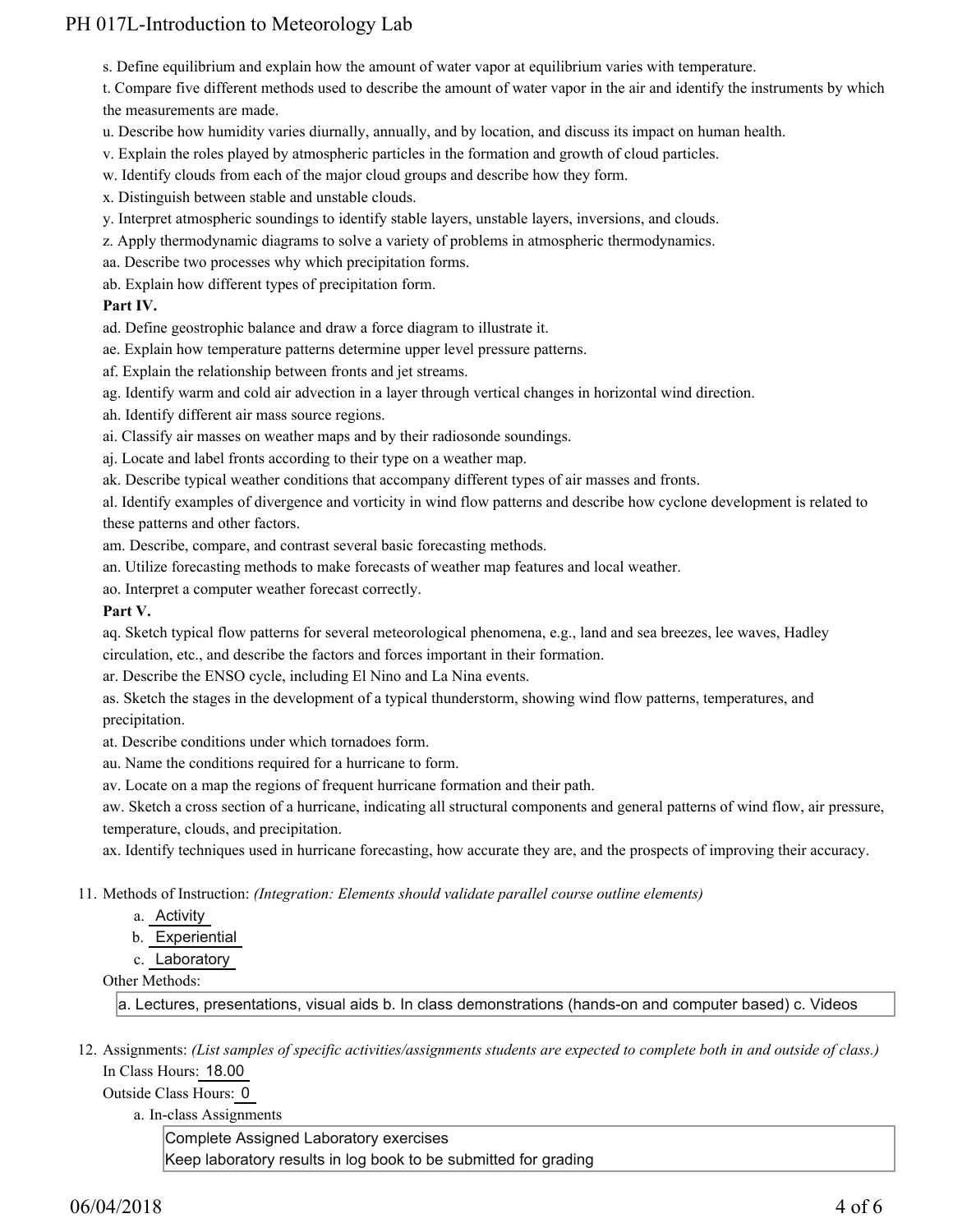### b. Out-of-class Assignments

### Preparation for Laboratory actitivies

13. Methods of Evaluating Student Progress: The student will demonstrate proficiency by:

- Guided/unguided journals
- Laboratory projects
- Field/physical activity observations
- Presentations/student demonstration observations
- Group activity participation/observation
- Product/project development evaluation
- Student participation/contribution
- 14. Methods of Evaluating: Additional Assessment Information:
- 15. Need/Purpose/Rationale -- All courses must meet one or more CCC missions.

IGETC Area 5: Physical and Biological Sciences (mark all that apply)

A: Physical Science with Lab

A: Physical Science without Lab

A: Physical Science, Lab only

CSU GE Area B: Physical and its Life Forms(mark all that apply)

B1 - Physical Science

PO-GE C1-Natural Sciences

Explain concepts and theories related to physical, chemical, and biological natural phenomena.

Draw a connection between natural sciences and their own lives.

Use college-level mathematical concepts and methods to understand, analyze, and explain issues in

quantitative terms.

IO - Scientific Inquiry

 Predict outcomes utilizing scientific inquiry: using evidence and assertions determine which conclusions logically follow from a body of quantitative and qualitative data.

Analyze quantitative and qualitative information to make decisions, judgments, and pose questions.

IO - Critical Thinking and Communication

Apply principles of logic to problem solve and reason with a fair and open mind.

### 16. Comparable Transfer Course

| <b>University</b><br><b>System</b> | Campus                       | Course<br><b>Number</b> | <b>Course Title</b>                       | Catalog<br>Year |
|------------------------------------|------------------------------|-------------------------|-------------------------------------------|-----------------|
| <b>CSU</b>                         | San Jose State<br>University | <b>METR 060</b>         | Meteorology I                             | 2017            |
| UC                                 | UCLA                         | A&O SCI 3L              | Introduction to Atmospheric<br>Laboratory | 2018            |

### 17. Special Materials and/or Equipment Required of Students:

18. Materials Fees:

Required Material?

**Material or Item Cost Per Unit Total Cost**